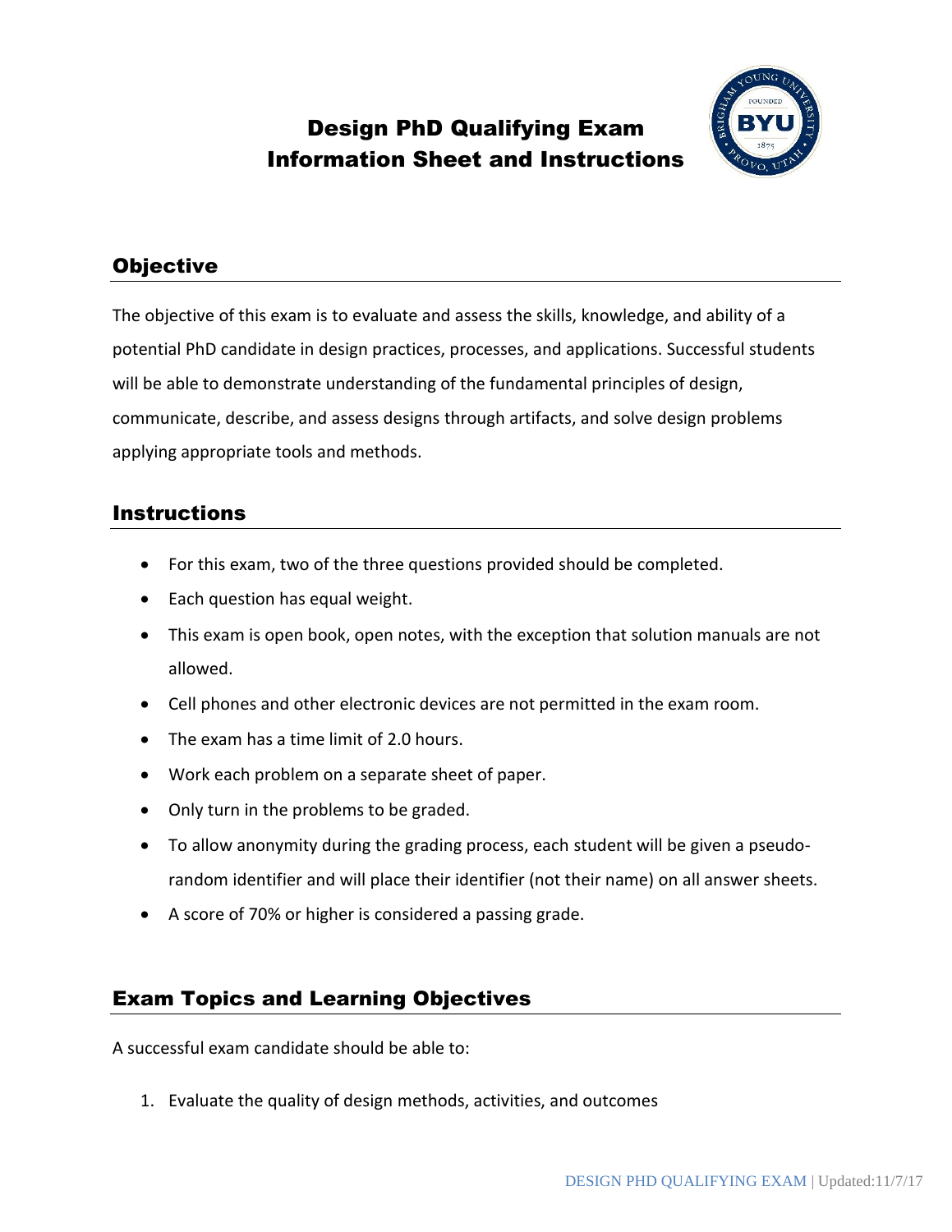- 2. Evaluate the quality of design artifacts
- 3. Demonstrate fluency in developing concepts to solve design challenges
- 4. Demonstrate effective decision making skills and techniques for selection of alternatives throughout the design process
- 5. Select and apply an appropriate design tool for a required design artifact
- 6. Articulate an appropriate design process for a given design product or challenge
- 7. Translate customer statements to market requirements and/or performance measures
- 8. Develop basic engineering models for mechanical systems and product designs
- 9. Perform engineering design of fasteners, springs, and gear systems

\*BYU Undergraduate courses that cover many of these topics: ME EN 482, 472, 475, and 476. \*Reference Texts:

Mattson and Sorensen, *Fundamentals of Product Development* Groover, *Fundamentals of Modern Manufacturing* Norton, *Machine Design: An Integrated Approach*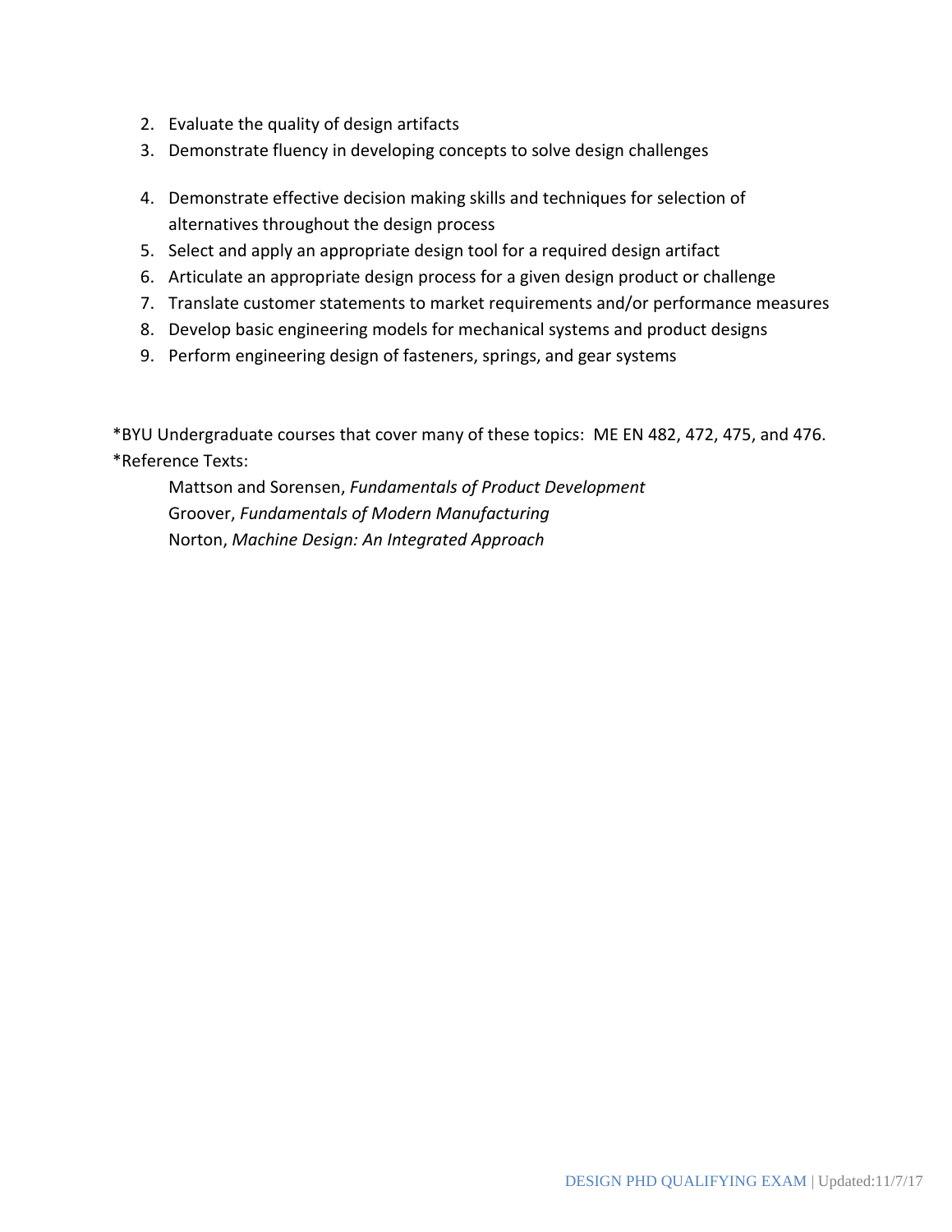## SAMPLE PROBLEMS

## **NOTE:** THESE PROBLEMS ARE REPRESENTATIVE OF THE TYPE OF PROBLEM THAT MAY BE ON THE EXAM. THIS IS **NOT** A SAMPLE EXAM.

### *Problem 1:*

You have been asked to design a toy suitable for distribution by humanitarian organizations to people around the world suffering the effects of war or natural disaster. You are given the following broad criteria for the toys:

- Dimensions should not exceed 8" x 8" x 4"
- Moving parts need to be securely attached and work properly
- Toysshould not be linked to American culture
- Avoid military, religious, violent, or scary toys

#### **a) Market Requirements.**

#### **i) Processfor determining needs**

Describe the process you would follow to understand the market wishes, constraints and needs. Be as specific as possible in your description of the process. Demonstrate that you understand effective methods to determine the needs for *this particular* product.

#### **ii) Requirement hierarchy**

Although you have not been able to completely follow the process in part i), you should still be able to determine some needs from your experience. Based on your experience and the broad criteria above, generate a requirements hierarchy for the toy you are designing. The requirement statements should be as comprehensive as possible within the time available for the problem. Requirement statements should be expressed in appropriate terms with relative importance of the different needs expressed.

#### **iii) Process evaluation**

Evaluate the quality of your requirements hierarchy. Your work was extremely limited due to time, so it is expected that it is imperfect. What are the strengths and weaknesses of your requirements hierarchy? List one or two improvements you would expect to result from following the process identified in part i).

#### **b) Performance Measures.**

#### **i) Processfor determining performance measures**

Describe the process you would follow to determine appropriate performance measures, units, and ideal values for your requirements. Be as specific as possible in your description of the process. Demonstrate that you understand good methods to develop specifications from a requirements hierarchy.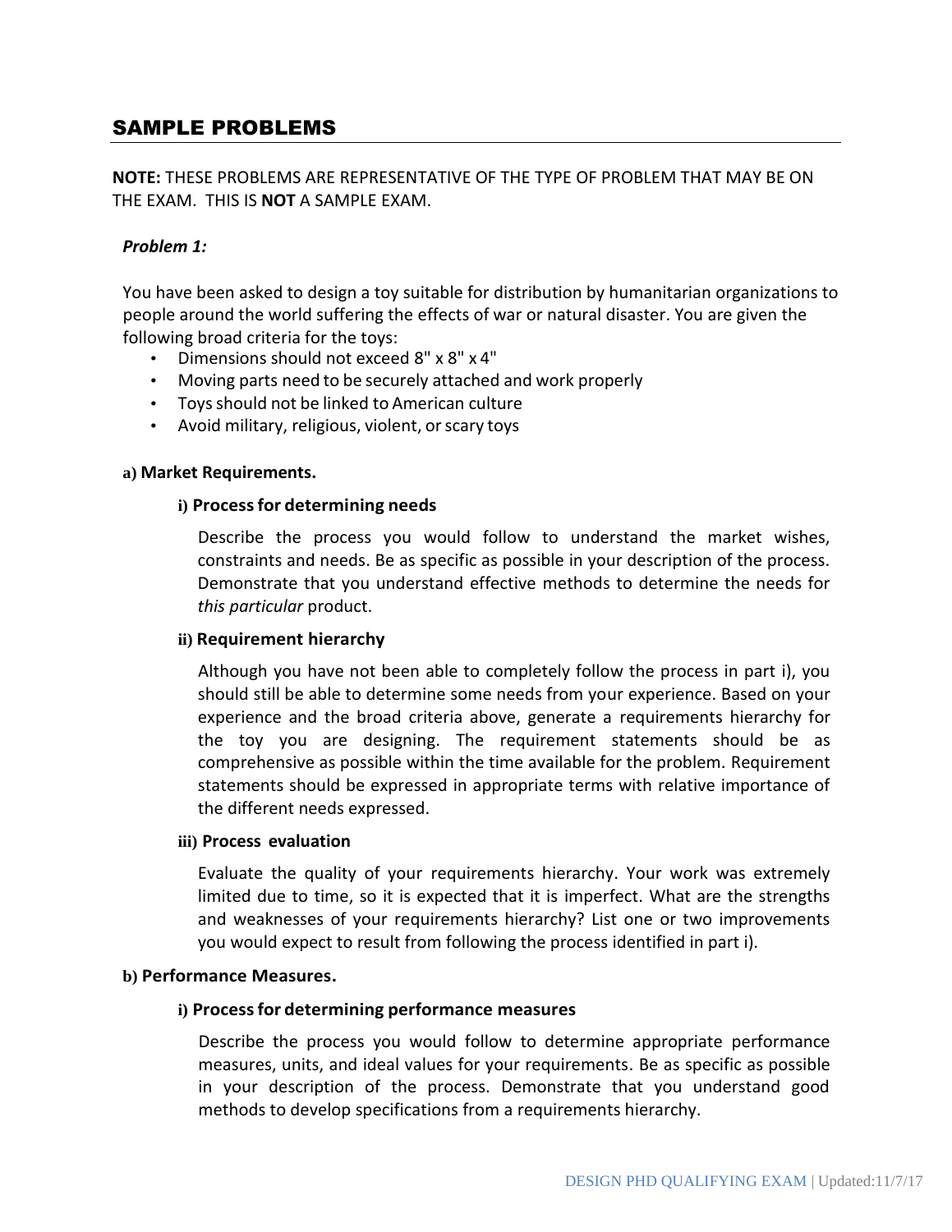### **ii) Creating specifications**

For several of the requirements identified in the needs hierarchy, create product specifications related to the requirement. Each specification should include a performance measure, a unit, an ideal value, and an upper acceptable limit, lower acceptable limit, or both as appropriate for the performance measure. The specifications identified for each requirement should be comprehensive enough to ensure that the requirement will be met if the specifications are met.

### **iii) Process evaluation**

Evaluate the quality of your specifications. What are the major strengths of your specification set? What are its major weaknesses? What is the most important thing you'd like to improve if you had the resources available to do so?

### *Problem 2:*

You have been asked to design a toy suitable for distribution by humanitarian organizations to people around the world suffering the effects of war or natural disaster. You are given the following broad criteria for the toys:

- Dimensions should not exceed 8" x 8" x 4"
- Moving parts need to be securely attached and work properly
- Toysshould not be linked to American culture.
- Avoid military, religious, violent, or scary toys

#### **a) Concept Generation**

## **i) Processfor generating concepts**

Describe the process you would follow to generate product concepts. Be as specific as possible in your description of the process for this particular toy. Demonstrate that with sufficient resources, you would be able to develop an excellent set of generated concepts. In describing your process, focus on this particular design, rather than a generic design problem.

#### **ii) Initial conceptset**

Subject to the limitations of time and location for this exam, generate an initial concept set for the toys described in the problem statement. Your concept set should be demonstrated to be excellent, subject to the limitations of the exam.

#### **iii) Process evaluation**

Evaluate the quality of your initial concept set. Your work was extremely limited due to time, so it is expected that it is imperfect. What are the strengths and weaknesses of your concept set? What is the most important improvement you would like to make if you were to continue on this project?

#### **b) Concept Selection**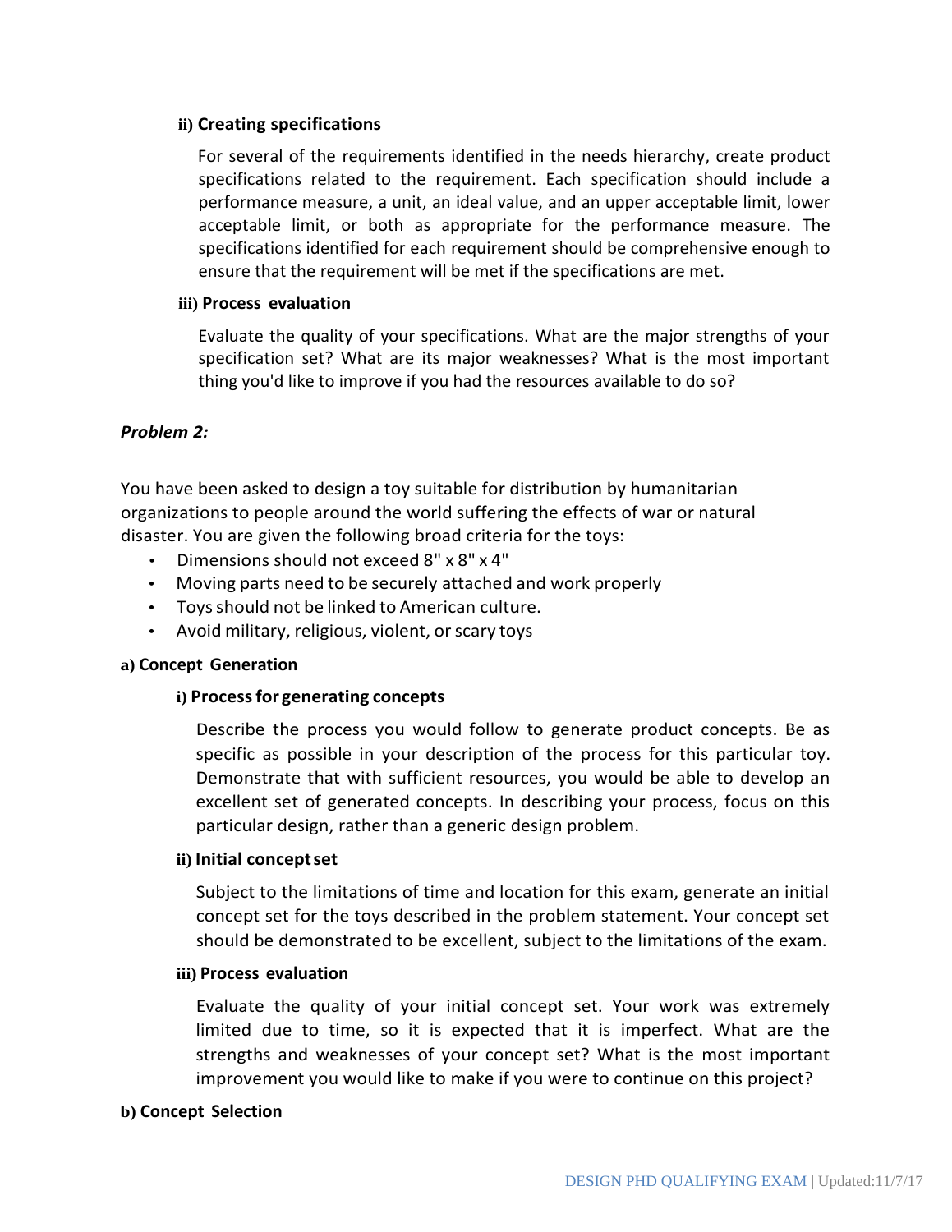#### **i) Preliminary concept selection**

Based on a subset of your initial concept set, use the screening process to select a few concepts for further work. Describe the process you used to screen the concepts.

### **ii) Process evaluation**

Evaluate the quality of your concept screening. Do you believe that you have identified excellent concepts for more work? Why or why not? How would you change things with more time to complete the screening process?

## *Problem 3:*

You have been asked to design a new adult pogo stick for the weight-loss market. In contrast with existing designs, this pogo stick is aimed at overweight adults. A specification for the final product is that it is safe to use for an adult weighing 280 pounds. Design an appropriate spring for this application, given that the total spring travel needs to be at least 9 inches. The design should include information on both material and geometry for the spring. Be sure to consider the dynamics of the pogo stick in your design considerations. Show all work, and clearly state any assumptions made.

Note: the default type of spring for a pogo stick is a coil spring. However, you are free to choose some other type of spring, should you desire to do so.

## *Problem 6:*

You have been asked to design a residential keyless locking system suitable for single family homes in Provo and similar cities (i.e., keyless entry into home).

- a) Three stakeholders were interviewed regarding the prospect of a residential keyless locking system. Given their response (boxed below), describe the process you would follow to determine appropriate specificationsfrom these statements. Be as specific as possible in your description of the process. Demonstrate that you understand good methodsto develop specifications from stakeholder/customer statements.
- b) Based on the stakeholder statements (boxed below), develop a set of specifications that would ensure the stakeholder statements are satisfied. Provide performance measures, ideal values, and acceptable limits.
- c) Evaluate the quality of your specifications relative to the stakeholder statements. Provide an insightful discussion that considers these questions: What are the major strengths of your specification set? What are its major weaknesses? What is the most important thing you'd like to improve if you had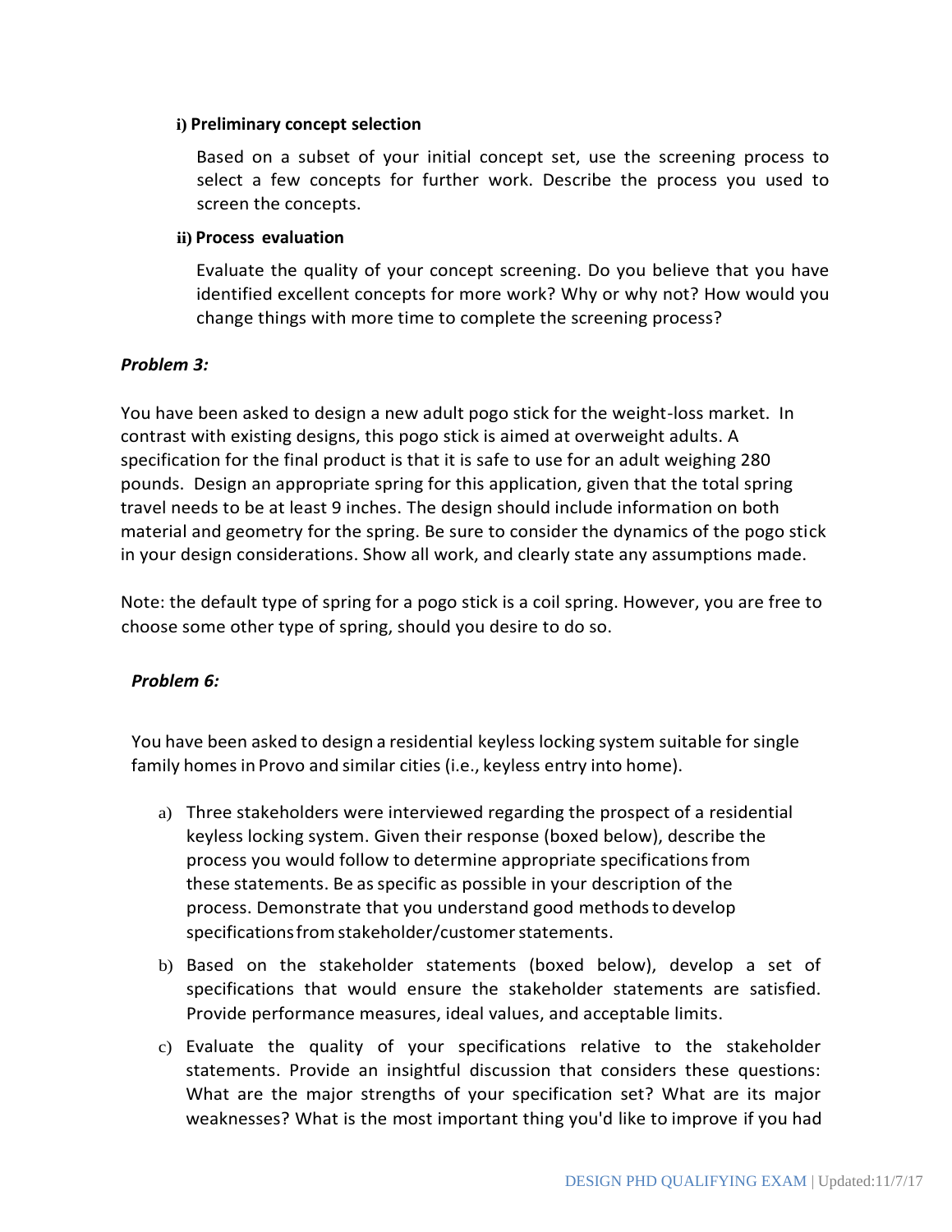#### **Stakeholder Statements**

From interview with installer:

- 1. I don't want to have to connect the locking system to any electrical circuit in the house.
- 2. Utah has a large swing in annual temperatures; I hope the new device can handle it.
- 3. The new device needs to be really easy to install because they're already going to be spending of a lot of money on the lock itself.

From interview with potential user  $\#1$ :

- 4. I don't want it to look strange or bulky on my old house, it really should look like the other locks.
- 5. I don't want to get locked out of my house if the new lock malfunctions.

From interview with potential user #2:

- 6. The keyless feature is only interesting when I am outside and going in. I would like the lock to be more conventional when I am inside and going out.
- 7. If I buy this product, I want it to be noticed by my neighbors, even to the point of being the center of lively discussions.

## *Problem 8***:**

You have been asked to design a device to launch snowballs (of 3 inch diameter). You are given the following broad criteria for the device:

- Dimensions should not exceed 24" x 24" x 24"
- Device should not require electricity to operate
- Device should be easily operated by able-bodied individuals age 11 and up
- Device itself should be safe to operate
- a) Provide a brief\*, but insightful, description of the design process steps that lead to the important activity of *Concept Generation.* Tailor this description to a new designer working on your snowball launcher design team.
- b) Subject to the limitations oftime and location forthis exam, generate and quickly sketch an initial concept set for the device described in the problem statement. Describe the process used to generate these concepts. The description of the process should demonstrate your knowledge of good concept generation processes.
- c) Evaluate the quality of your initial concept set. Provide insightful discussions that answer the following questions: What are the strengths and weaknesses of your concept set? What is the most important improvement you would like to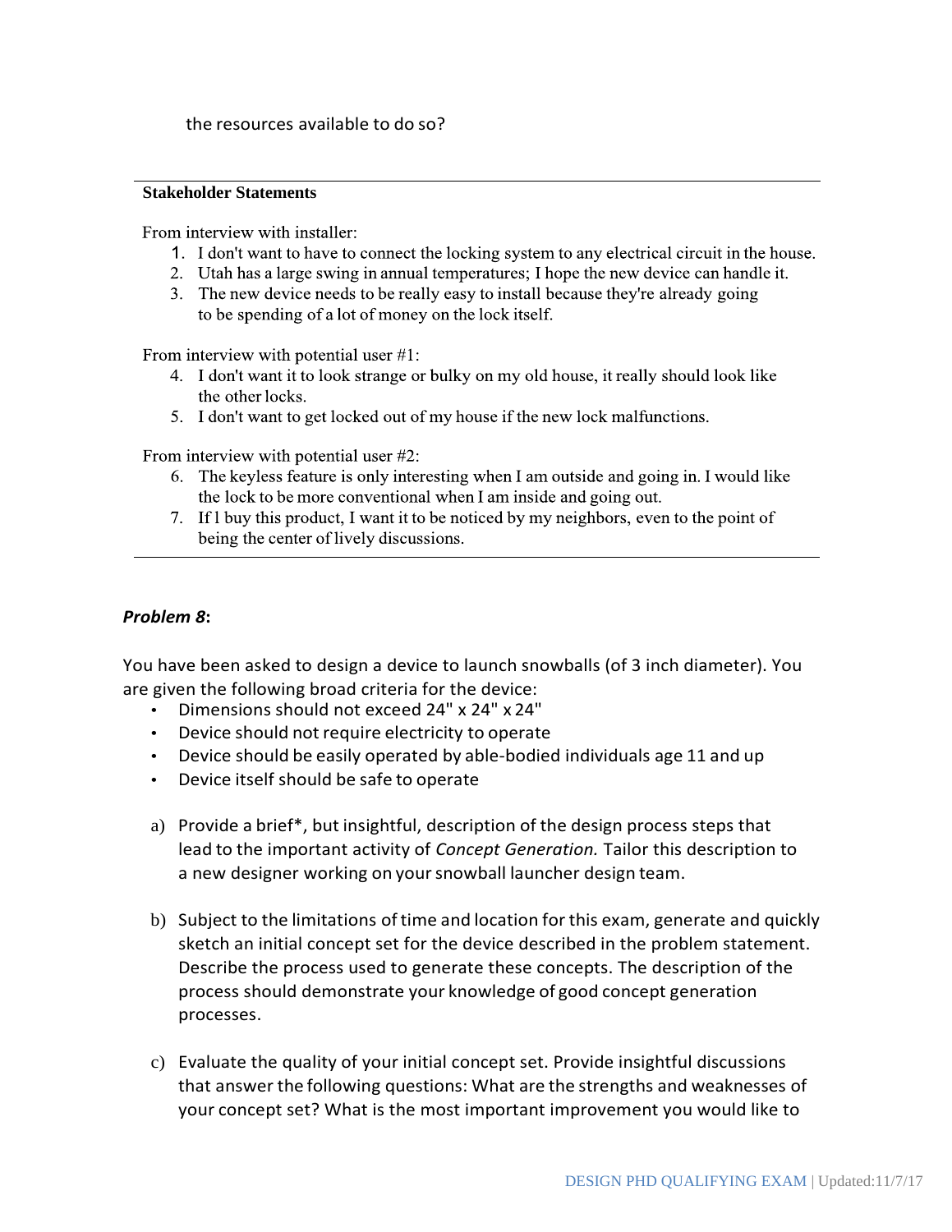make if you were to continue on thisproject?

\*probably not more than 8 minutes.

## *Problem 9:*

You are designing a product that interfaces with another company's product where the output shaft of the other product is the input for your product. The input to your system is a shaft that produces 10 in-lb of torque at 1800 rpm (revolutions per minute). Your system needs to convert this to an output rotation of approximately 50 rpm.

- a) Considering only the limited information above, what are some of the design options (e.g. spur gear train) for creating this device?
- b) Design a two-stage compound geartrain that accomplishes this objective. Sketch the gear train and state the resulting gear diameters and number of teeth for each gear. State any assumptionsmade.
- c) With the given input torque and gear ratio, what is the maximum output torque you could expect at the output shaft? What contributes to making the output torque less than this theoretical maximum?

## *Problem 10:*

You work for a manufacturing company. One of your manufacturing stations requires an operator to stand for long periods of time doing simple repetitive tasks on a horizontal workspace. Few operators find the workspace height optimal for low fatigue. In response, you design a workspace that can be easily adjusted in height between 30" and 42" by different operators.

- a) Quickly generate and sketch several diverse (and reasonable) concepts for raising and lowering the workspace. Demonstrate creativity and make sketches clear enough to be understood by the person evaluating yourtest.
- b) Thoughtfully construct a weighted decision matrix to rank your generated concepts. Be sure to choose reasonable criteria, weights, and concept ratings.
- c) Insightfully describe common challenges, and any solutions, associated with the concept generation and evaluation methods you used.